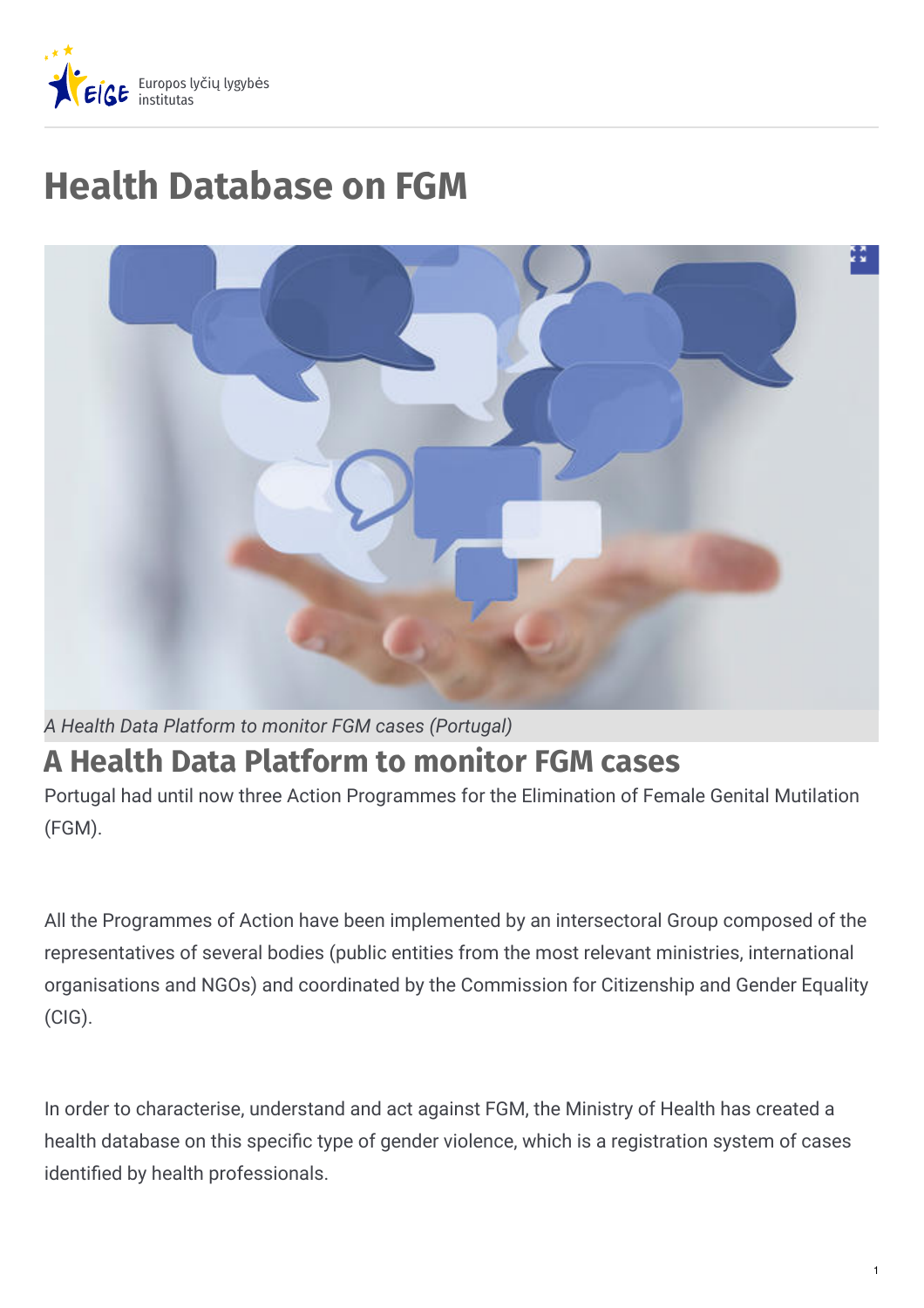## **The experience of the Programmes of Action for the prevention of FGM**

The practice of female genital mutilation fits under Article 144 of the Portuguese Penal Code. Law no. 83/2015 (5 August), in compliance with the Istanbul Convention which determines it as an autonomous crime.

Considering that Portugal receives people originating from FGM-practising communities, the country has been incrementing, in the last few years, several policies aimed to prevent and combat FGM.

Under the work of an Intersectoral Group - composed of representatives from a number of Public Administration authorities, intergovernmental organisations and non-governmental organisations three Action Programmes for the Elimination of Female Genital Mutilation have been developed:

The I Programme of Action for the Elimination of Female Genital Mutilation (2007–2010) included in the III National Plan for Equality (2017–2010);[[1](https://eige.europa.eu/lt/gender-based-violence/good-practices/portugal/health-database-fgm?lang=da#1)]

The II Programme of Action for the Elimination of Female Genital Mutilation (2011–2013)[\[2\]](https://eige.europa.eu/lt/gender-based-violence/good-practices/portugal/health-database-fgm?lang=da#2) included in the IV National Plan for Equality, Citizenship and Gender and Non-discrimination  $(2011 - 2013)$ [;\[3\]](https://eige.europa.eu/lt/gender-based-violence/good-practices/portugal/health-database-fgm?lang=da#3)

The III Programme of Action for the Prevention and Elimination of Female Genital Mutilation (2014–2017)[,\[4\]](https://eige.europa.eu/lt/gender-based-violence/good-practices/portugal/health-database-fgm?lang=da#4) an integral part of the V National Plan to Prevent and Combat Domestic and Gender-based Violence (2014–2017)[.\[5\]](https://eige.europa.eu/lt/gender-based-violence/good-practices/portugal/health-database-fgm?lang=da#5)

The III Programme of Action for the Prevention and Elimination of Female Genital Mutilation (2014–2017) foresees the adoption of 42 structured measures around the 5 following strategic areas: 1) Prevention; 2) Integration; 3) Training; 4) Acknowledgement; and 5) Cooperation.

## **Guidelines for health professionals**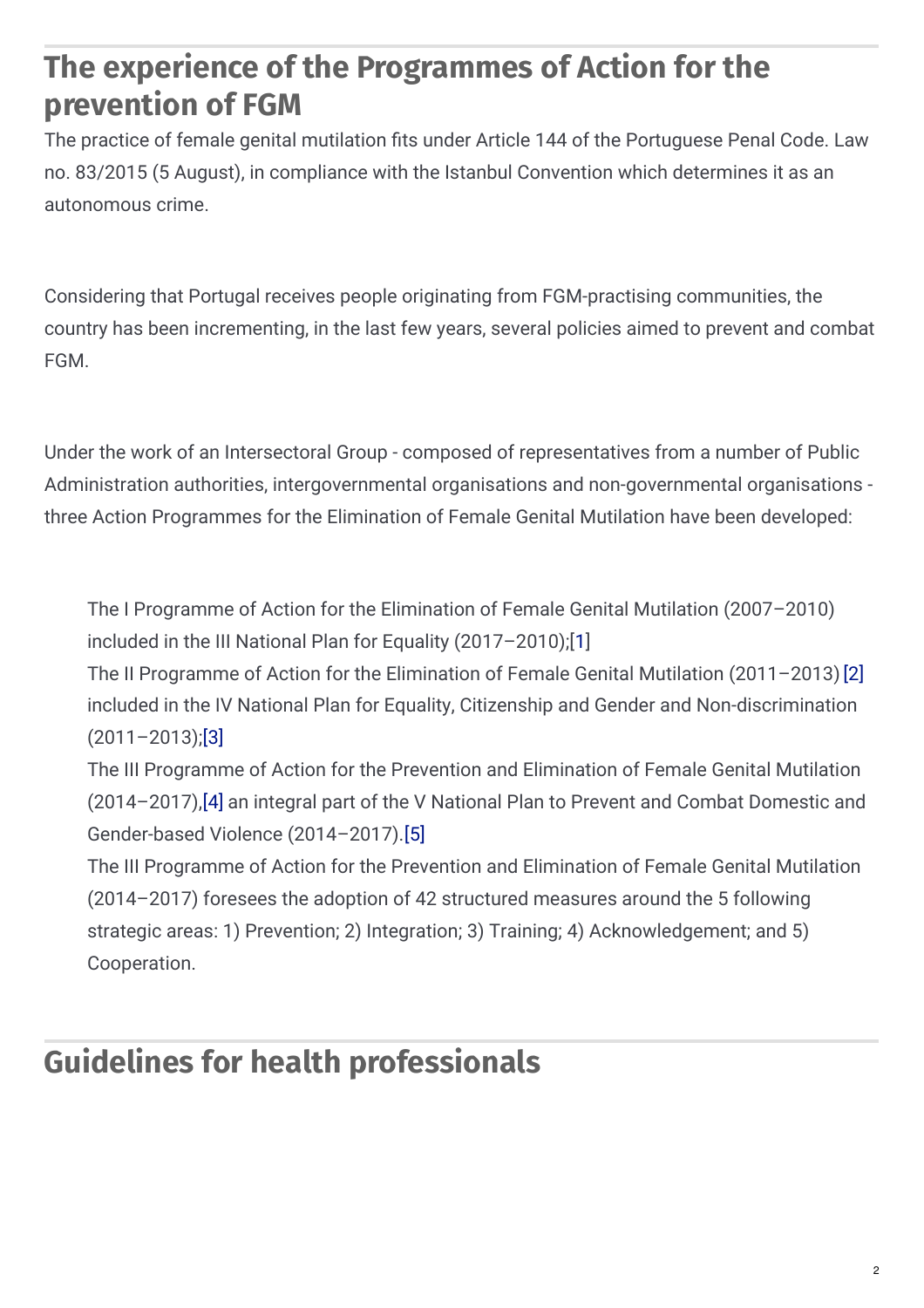Since FMG is often identified within the context of the National Health Service (NHS) and considering the practice involves risks to physical and psychological health, health professionals must be aware of the characteristics of the phenomenon, as well as of the victims' needs. To this end, the National Healthcare Service (NHS), overseen by the Ministry of Health, has adopted specific guidelines which create an obligation for healthcare professionals working in the NHS to record all cases of female genital mutilation.

### **Health Data Platform to monitor FGM cases**

For the record purpose a database is being developed, aimed to generate a registration system of cases of FGM (Health Data Platform). It was created in 2012, by the Ministry of Health The Health Data Platform is a web platform where health information is recorded and shared, according to the conditions of the National Data Protection Commission. This clinical data repository is used for public health purposes by nearly 400 health institutions, covering all the Portuguese primary care services and all the public hospitals and has more than 35,000 views per day.

Used by all health professionals from the NHS, this database enables professionals to register the cases that are detected in medical acts in the Health Data Platform. Thus, health professionals, especially those who work at maternal and child health, must be able to identify and guide a child, a youth or a woman who has suffered from FGM, as well as to inform communities in order to prevent its practice in future generations[.\[6\]](https://eige.europa.eu/lt/gender-based-violence/good-practices/portugal/health-database-fgm?lang=da#6) Moreover, within primary care, the risk or the existence of FGM must be identified in any clinical activity, namely those related to health care for children and youths, vaccination, family planning, community psychology and psychiatry and school health.

To monitor the Referral System for cases of FGM and the Health Data Platform (PDS) is one of the measures of the III Programme of Action for the Prevention and Elimination of Female Genital Mutilation (2014–2017). Thanks to its implementation, there is a better understanding of the reality of FMG in Portugal. In consequence, it is possible to increment actions adapted to victims' needs. From April 2014 to December 2015, 99 cases were registered in the platform. The average age associated with the practice of FGM was 5.9 years old. 34% of the victims were exposed to type I, 62% to type II and 4% to type III. Victims were mostly from Guinea-Bissau.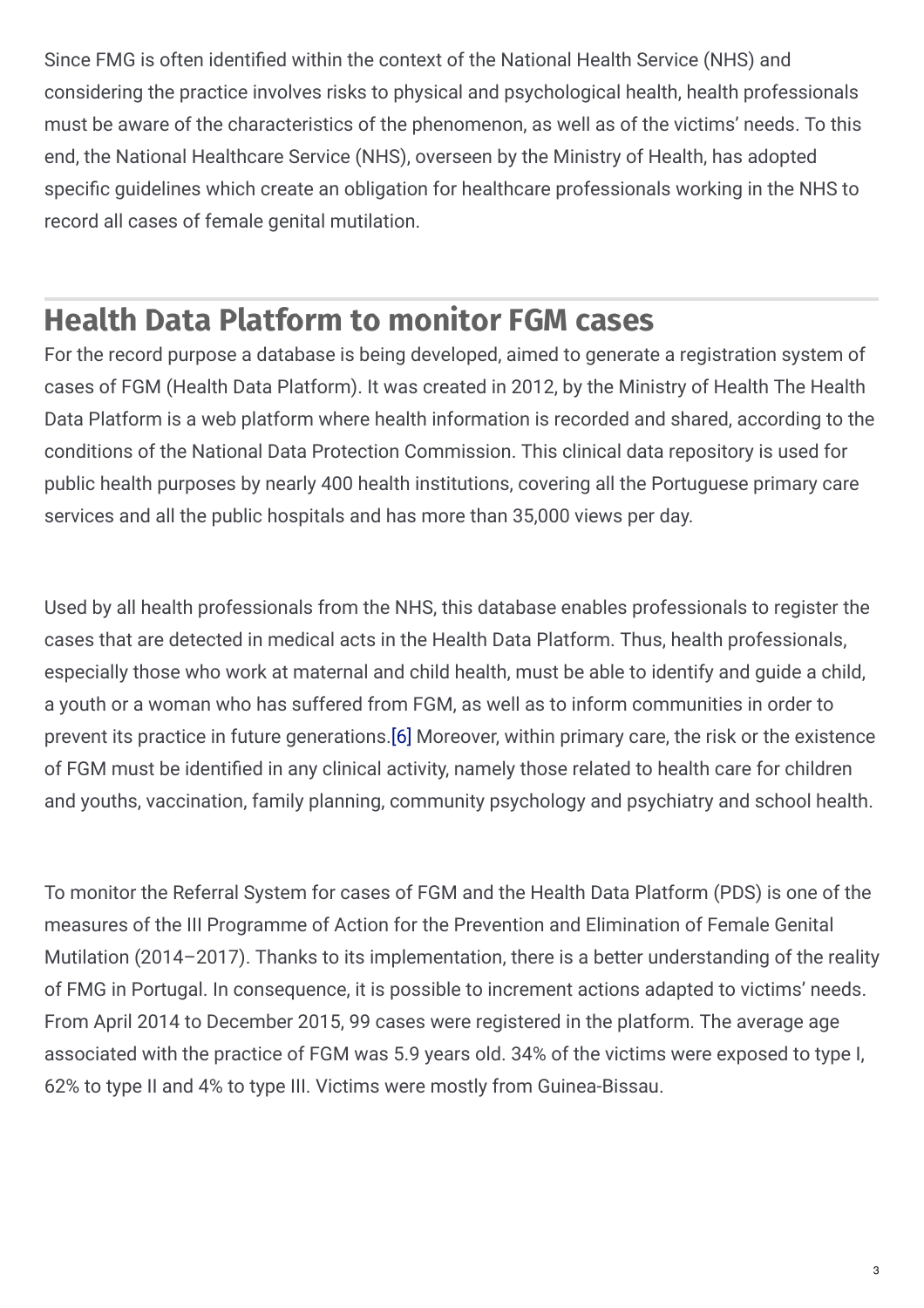Data obtained from public health system have been complemented with data from a study on FGM prevalence in Portuga[l\[7\]](https://eige.europa.eu/lt/gender-based-violence/good-practices/portugal/health-database-fgm?lang=da#7). The main goals of the study, conducted by Manuel Lisboa et al. (2015), were to identify the number of girls and women victimised or at risk of excision, where FGM is practised, the age of girls, and other facts considered relevant to understand the phenomenon.

Several are the success factors that can associated to the health database on FGM: advance of knowledge on FGM reality, improvement of professional capacity for screening and intervention and amelioration of institutional articulation. The main obstacle concerning FGM characterisation is the victims' resistance in share their victimisation stories, exposing their community practices and values.

[1] [https://www.cig.gov.pt/wp-content/uploads/2013/12/1prog\\_eliminacao\\_mgf.pdf](https://www.cig.gov.pt/wp-content/uploads/2013/12/1prog_eliminacao_mgf.pdf).

[2] [https://www.cig.gov.pt/wp-content/uploads/2013/12/II\\_Programa\\_Accao\\_Muti...](https://www.cig.gov.pt/wp-content/uploads/2013/12/II_Programa_Accao_Mutilacao_Genital_Feminina.pdf).

[3] [https://www.cig.gov.pt/wp-content/uploads/2014/02/2011\\_5\\_RCM.pdf](https://www.cig.gov.pt/wp-content/uploads/2014/02/2011_5_RCM.pdf).

[4] [https://www.cig.gov.pt/wp-content/uploads/2015/06/III-Programme-of-Actio...](https://www.cig.gov.pt/wp-content/uploads/2015/06/III-Programme-of-Action-for-the-Prevention-and-Elimination-of-Female-Genital-Mutilation.pdf).

[5] [https://www.cig.gov.pt/wp-content/uploads/2014/06/CIG-VPNI\\_2014-2017\\_ENG...](https://www.cig.gov.pt/wp-content/uploads/2014/06/CIG-VPNI_2014-2017_ENG.pdf).

[6] [https://www.cig.gov.pt/wp-content/uploads/2013/12/orientacao\\_DGS.pdf](https://www.cig.gov.pt/wp-content/uploads/2013/12/orientacao_DGS.pdf).

[7] [https://www.cig.gov.pt/wp-content/uploads/2015/07/Relat\\_Mut\\_Genital\\_Femi...](https://www.cig.gov.pt/wp-content/uploads/2015/07/Relat_Mut_Genital_Feminina_p.pdf).

### **Contacts/Further Information Contacts** Ministry of Health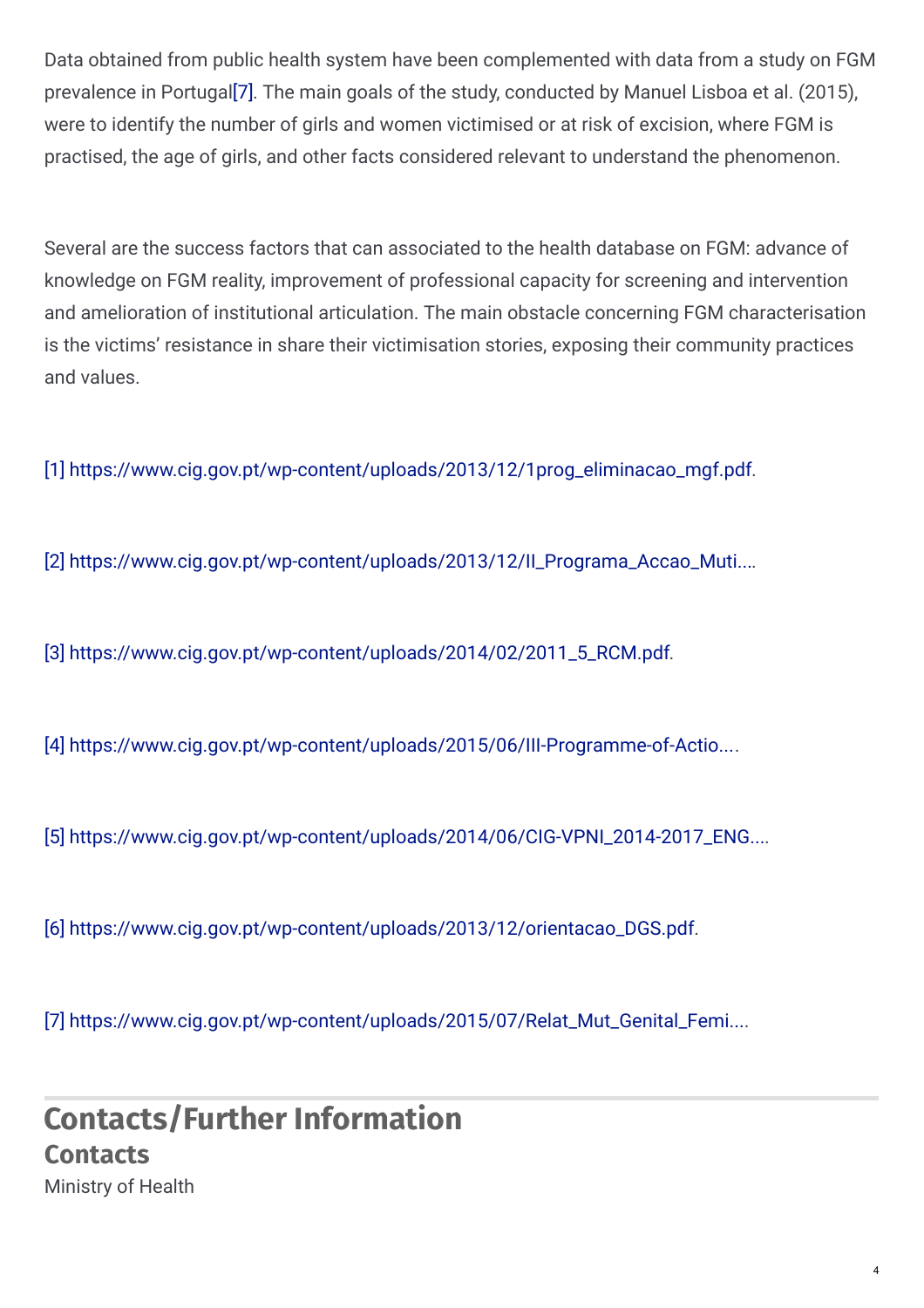Directorate-General of Health | Directorate of Disease Prevention and Health Promotion

#### <http://www.dgs.pt>

Lisa Ferreira Vicente (Head of the Division of Infant, Youth, Reproductive and Sexual Health)

Alameda D. Afonso Henriques, 45, 1049-005 Lisboa, Portugal

Tel: +351 21 843 07 18 | Fax: +351 21 843 07 29|

E-mail: [lisavicente@dgs.pt](mailto:lisavicente@dgs.pt)

Directorate-General of Health | Health Action for Children and Youth at Risk

[http://www.dgs.pt/accao-de-saude-para-criancas-e-jovens-em-risco/a-accao-de-saude-para](http://www.dgs.pt/accao-de-saude-para-criancas-e-jovens-em-risco/a-accao-de-saude-para-criancas-e-jovens-em-risco/apresentacao.aspx)criancas-e-jovens-em-risco/apresentacao.aspx

Vasco Prazeres: [vascop@dgs.pt](mailto:vascop@dgs.pt) (Coordinator)

Bárbara Menezes: [barbaramenezes@dgs.pt](mailto:barbaramenezes@dgs.pt)

Alameda D. Afonso Henriques, 45, 6. Piso

1049-005 Lisboa, Portugal